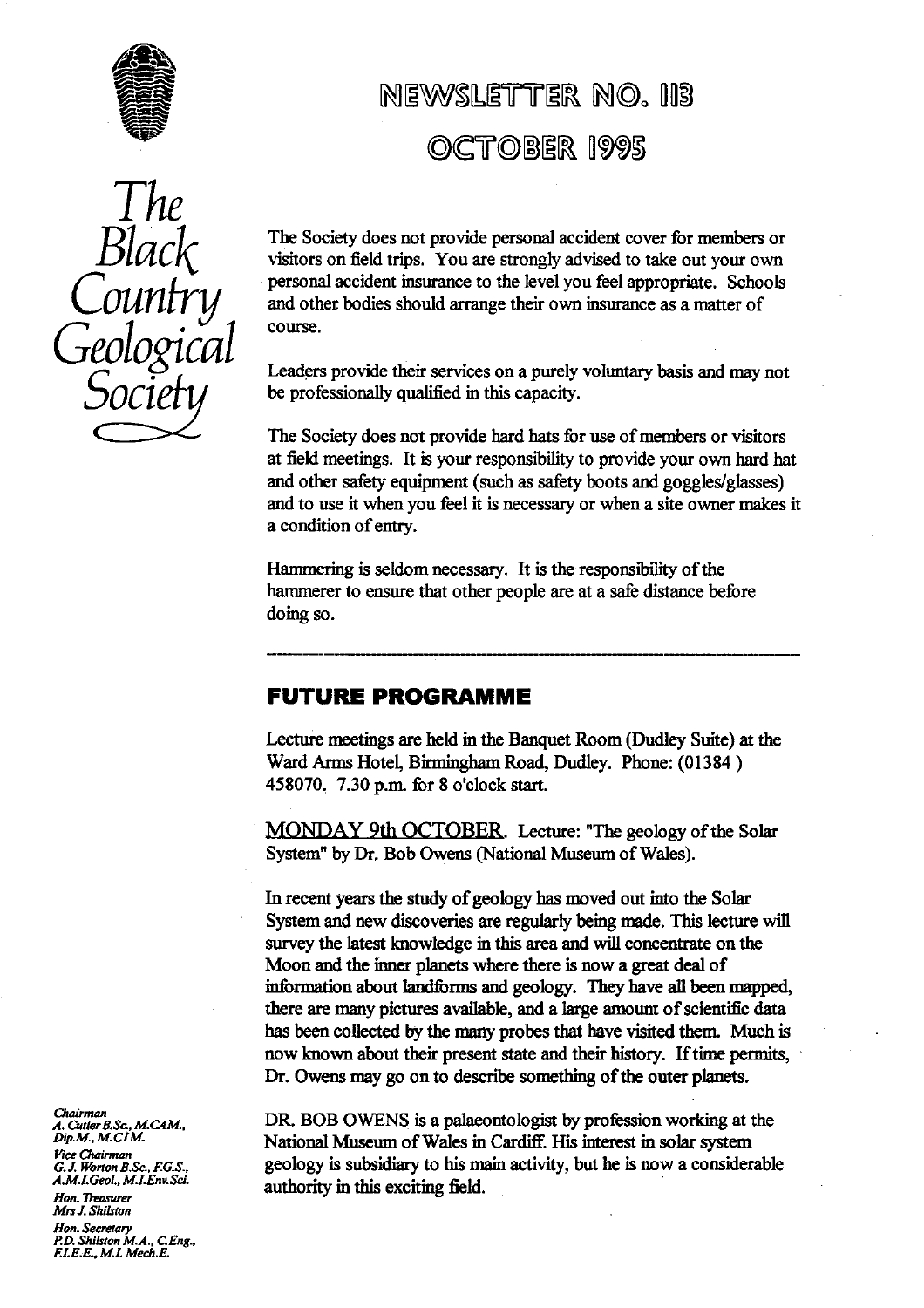MONDAY 30th OCTOBER. Lecture: "Geology in the Canaries - sun, sand and volcanoes." By Dr. John Stanley (Keele University).

Dr. Stanley writes: "The Canaries are better known for sunshine than for geology but as youthful volcanic islands they offer geology not available in the UK, are very accessible, cheap and more diverse than might be expected. An active volcanic region, the islands were formed when our own last major geological events were on the wane.

I will give a general background introduction to oceanic islands, and specifically the Canaries, and then home in on Lanzarote, Tenerife and Gran Canaria."

DR. STANLEY is Associate Director of Adult Education at Keele University. He graduated at Keele, went to Nottingham for his PhD on Silurian Brachiopods (including many from Wrens Nest !) and finally returned to Keele as the first scientist in the (new) Extramural department where he has been for the last 30 years. He became involved in Canary Island geology in 1988 when the first study tour from Keele was arranged.

SATURDAY 11th NOVEMBER. Birmingham University Dayschool 10.00 a.m. - 5.00 p.m. Volcanoes and Earthquakes. Lecturers: Dr. **R.** Ixer and Dr. **W.** Gaskarth. At Lapworth Museum, School of Earth Sciences, University of Birmingham, Edgbaston, Birmingham.  $\overline{E}_{\text{on}}$ .  $\overline{C}$ 15 (concessions  $\overline{C}$ 

|                      | $rec \pm 1$ (concessions $\pm 10$ ). |
|----------------------|--------------------------------------|
| Details and booking: | <b>Admissions Office</b>             |
|                      | School of Continuing Studies         |
|                      | University of Birmingham             |
|                      | Edgbaston                            |
|                      | Birmingham B15 2TT                   |
|                      | phone: (0121) 414 5606/7/8           |
|                      |                                      |

MONDAY 27th NOVEMBER. Lecture: "Thrust tectonics and piggyback basins in the western Spanish Pyrenees" by Dr. Jonathan Turner (Birmingham University).

The Pyrenees form a major feature in the structure of western Europe, giving rise to some really spectacular scenery. This lecture will describe **some** of the geology of the western Spanish Pyrenees, and will highlight important structural features of the area. In particular it will describe the occurrence of a series of sedimentary basins which were formed and then infilled during Eocene-Miocene *(50-5* M years ago) These basins were also subjected to massive thrust movements which resulted in them being forced roughly on top of each other, giving a 'piggy**-back' arrangement.**

The Iecture will also outline the geological structure and the relationship between *the* basins and the surrounding geology during sedimentation and in later times.

DR. JONATHAN TURNER has a major interest in structural geology and especially in the geological formation and development of basins. He worked for *Shell* Petroleum in Holland as a geophysicist for several years and is now in the School of Earth Sciences at Birmingham University. Currently his research areas are in northern Spain and Cardigan Bay in Wales.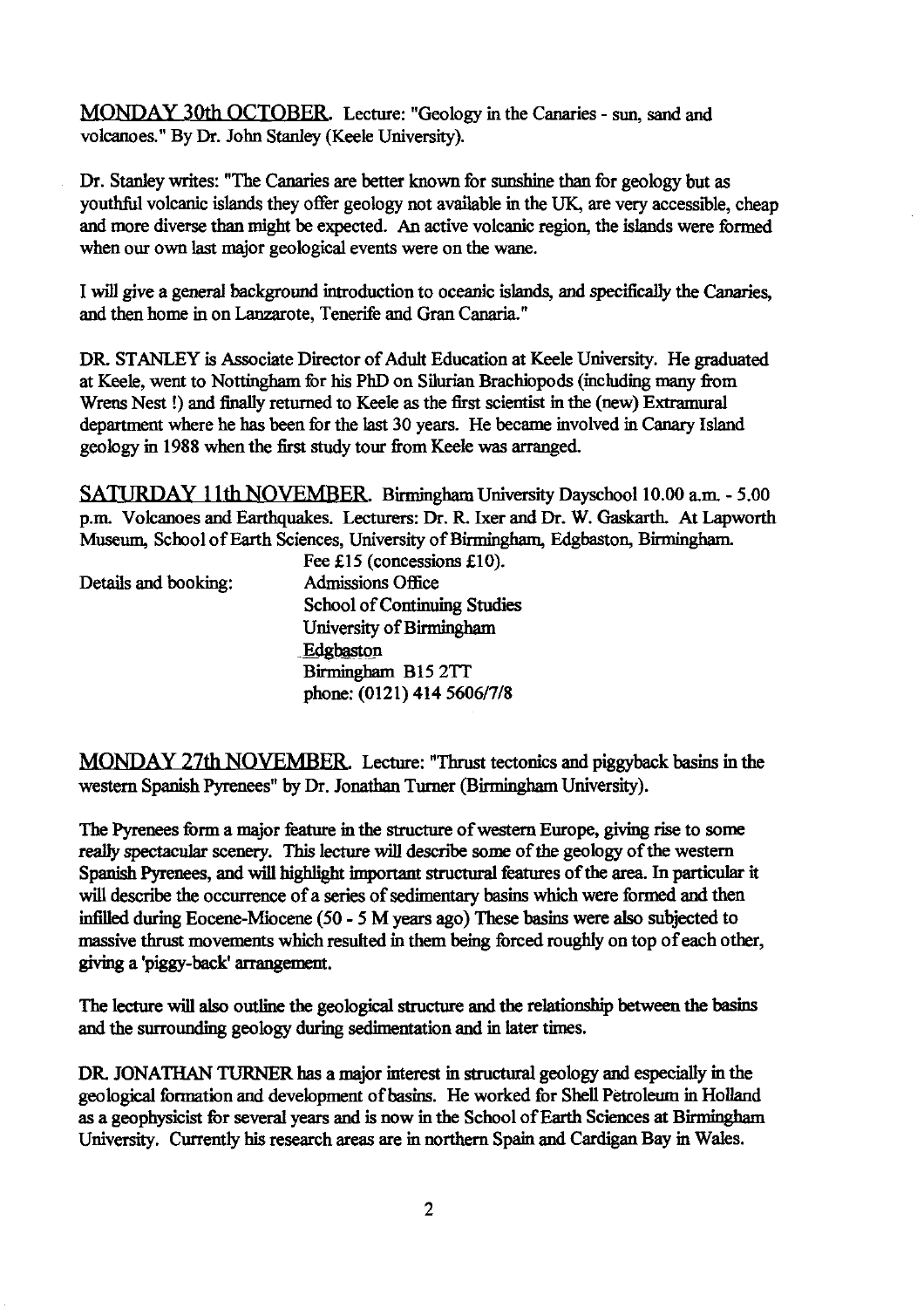MONDAY 15th JANUARY 1996. Lecture: "The Great Dyke of Zimbabwe" by Dr. J.I. Langford (Birmingham University)

The Great Dyke is a major geological feature in Zimbabwe and it contains substantial mineral deposits, especially of chromite. Dr. Langford's lecture will first give an overview of the geology of Zimbabwe, followed by a more detailed account of the Dyke and its mineralisation, and then it will cover the mining of chromite with a description of mining methods.

The lecture will be illustrated by 'holiday' slides of the country as well as some taken of mines and their workings above and below ground.

DR. LANGFORD is Reader in Crystallography in the School of Physics and Space Research at Birmingham University. His involvement in the Zimbabwe project arose from his interest in crystallographic analysis of ore deposits; he is associated with the SAREC project, a Swedishbased activity to assist developing countries, in this case to develop Zimbabwe's chromite resources which are of particular value in the manufacture of stainless steel.

MONDAY 19th FEBRUARY. 7.45 p.m. Annual General Meeting followed at 8.00 p.m. by a lecture by Graham Hickman (Society member/British Petroleum).

MONDAY 18th MARCH. Lecture: by Dr. Addison (Wolverhampton University/St. Peters College Oxford).

APRIL DATE TO **BE** ADVISED. Weekday visit to Winsford Salt Mine, Cheshire.

THURSDAY (note THURSDAY) 25th APRIL. Lecture: "Monitoring active volcanoes: procedures and prospects". By Dr. W. McGuire (centre for Volcanic Research Cheltenham & Dept of Geological Sciences UCL).

SUNDAY 19th MAY. Field meeting to Wirksworth, Derbyshire. Leader: Kate Ashcroft (Society member).

MONDAY 17th JUNE. Evening field meeting to Saltwells Nature Reserve. Leader: Alan Cutler (Society Chairman).

MONDAY 1st JULY . Evening field meeting to The Roaches, north Staffordshire. Leader: Don Steward (Stoke-on-Trent Museum).

SATURDAY 7th - FRIDAY 13th SEPTEMBER. British Association Annual Festival held for 1996 in Birmingham. Details available from BAAS Office: Fortress House 23 Saville Row **London WIX IAB** phone: 0171 494 3326

**SUNDAY 29th SEPTEMBER.** Field meeting to Alderley Edge, Cheshire, for Triassic strata and an underground visit to one of the copper mines. Leader: Tony Browne (Manchester Geological Association).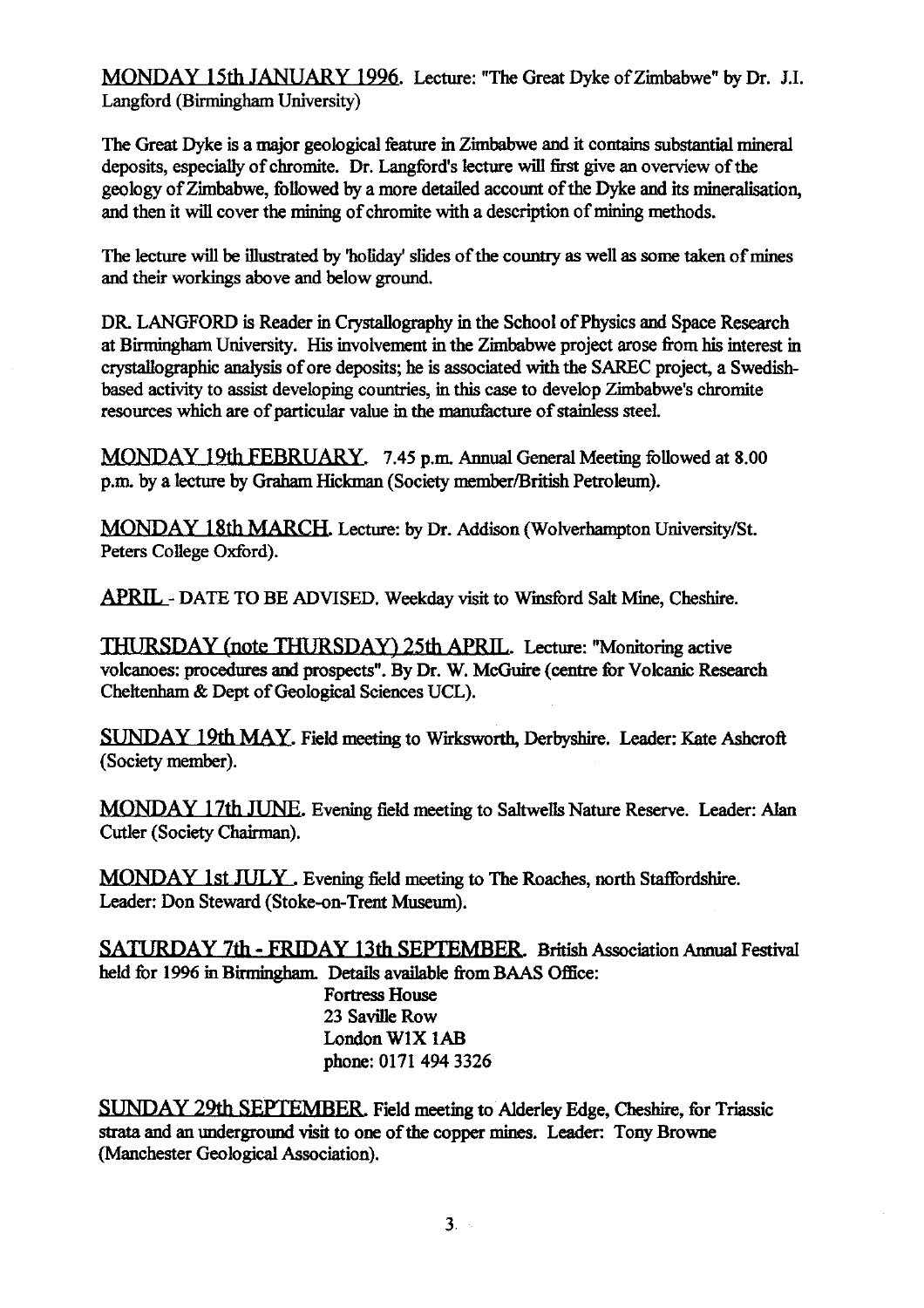## **Editorial**

In 1827, James Montgomery published his epic poem *The Pelican Island* which describes the building of a coral island and was often quoted in geological text-books of the day. It has a splendid description of reef-building and a very distinct moral, political and religious tone. Here is an extract .......

> *Here, on a stony eminence, that stood Girt with inferior ridges, at the point, Where light and darkness meet in spectral gloom. Midway between the height and depth of ocean, Mark'd a whirlpool in the perpetual play, As though the mountain were itself alive, And catching prey on every side, with feelers Countless as sunbeams, slight as gossamer: Ere long transfigured, each fine film became An independent creature, self employed Yet but an agent in one common work, The sum of all their individual labours. Shapeless they seem 'd, but endless shapes assumed; Elongated like worms, they writhed and shrunk Their tortuous bodies to grotesque dimensions; Compressed like wedges, radiated like stars, Branching like seaweed, whirled in dazzling rings; Subtle and variable as flickering flames, Sight could not trace their evanescent changes, Nor comprehend their motions, till minute And curious observations caught the clew To this live labyrinth, where everyone, By instinct taught, perform'd its little task; -- To build its dwelling and its sepulchre. From its own essence exquisitely modell'd; There breed, and die, and leave progeny, Still multiplied beyond the reach of numbers, To frame new cells and tombs; then breed and die As all their ancestors had done, - and rest, Hermetically seal'd, each in its shrine, A statue in this temple of oblivion! Millions of millions thus, from age to age, With simplest skill, and toil unweariable, No moment and no movement unimproved, Laid line on line, on terrace terrace spread, To swell the heightening, brightening gradual mound, By marvellous structure climbing tow'rds the day. Each wrought alone, yet all together wrought. Unconscious, not unworthy instruments, By which a hand invisible was rearing A new creation in the secret deep. Omnipotence wrought in them, with them, by them; Hence what omnipotence alone could do Worms did. I saw the living pile ascend,*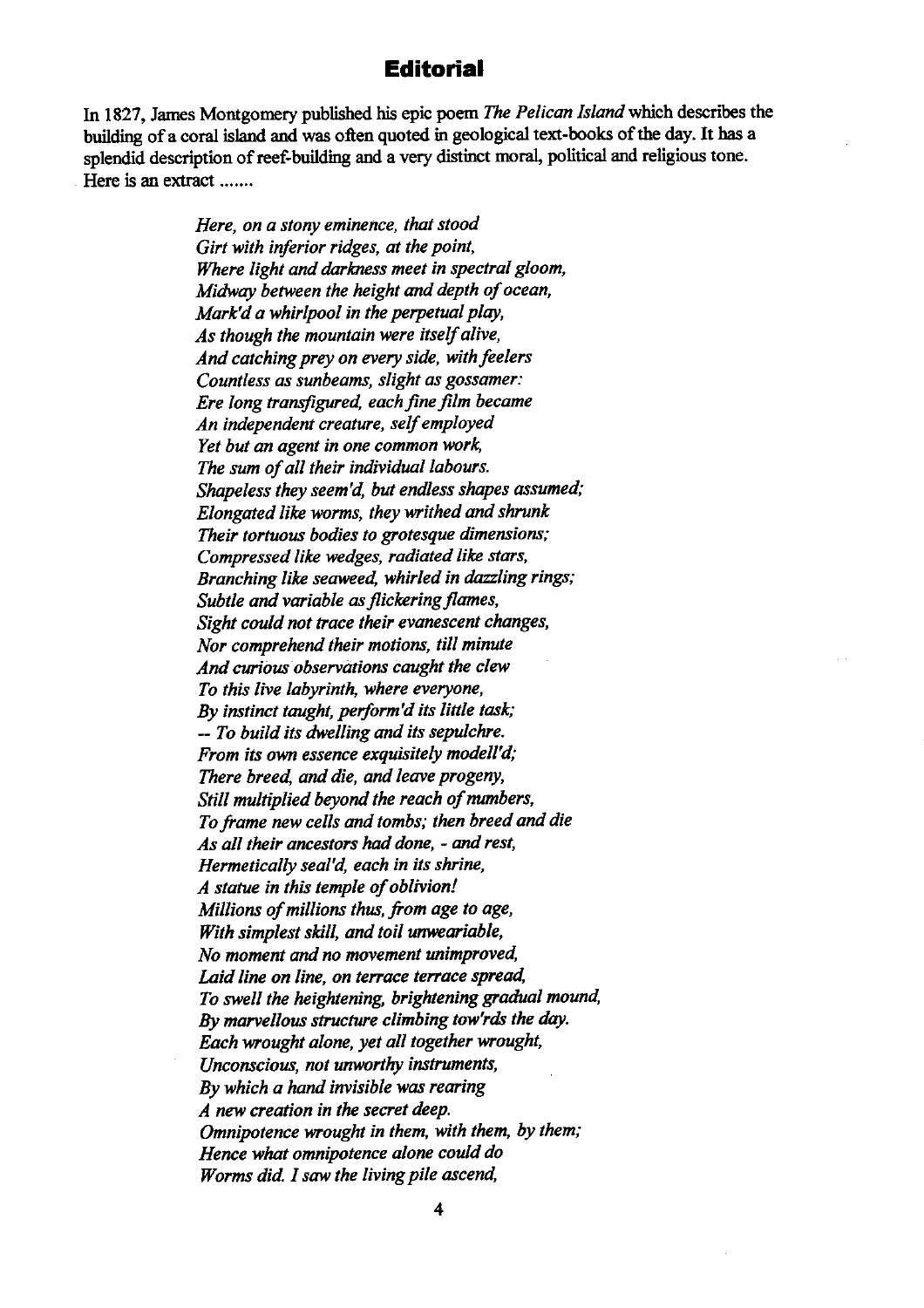*The mausoleum of its architects, Still dying upwards as their labours closed: Slime the material, but the slime was turn'd To adamant, by their petrific touch; Frail were their frames, ephemeral their lives, Their masonry imperishable. Al! Life's needful functions, food, exertion, rest, By nice economy of providence Were overruled to carry on the process, Which out of water brought forth solid rock.*

*Compared with this amazing edifice, Raised by the weakest creatures in existence, What are the works of intellectual man? Towers, temples, palaces and sepulchres; Ideal images in sculptured farms, Thoughts hewn in column, or in domes expanded, Fancies through every maze of beauty shown; Pride, gratitude, affection turn'd to marble, In honour of the living or the dead; What are they? - fine wrought miniatures of art, Too exquisite to bear the weight of dew, Which every morn lets fall in pearls upon them, Till all their pomp sinks down in mouldering relics, Yet in their ruin lovelier than in their prime!*

**My mind was drawn to this poem when I read about the French Nuclear Explosions on Mururoa** Atoll. There have been 124 underground tests at the site each leaving a vitrified cavity with radioactive walls within the underlying basaltic volcano. Cracks are spreading from each of these bubbles. After the detonation, test shafts are driven into the blast sites to verify the explosions. There are fears that the atoll may **rupture** with further testing when the atoll reaches a critical point and some oceanographers calculate that tidal waves could be generated. In an earlier explosion, it is claimed that a detonator stuck at 400 metres, and part of the atoll's side was blown off in the subsequent explosion.

## **Conservation Column**

Our Chairman, Alan Cutler, has been appointed to Chair the Midland region of **RIGS (Regionally Important Geological/Geomorphological** Sites) groups. The Midland group comprises: Hereford and Worcester, Warwickshire, West Midlands, Staffordshire, Shropshire, Leicestershire and Rutland, and Nottinghamshire overlaps with the Northern region to cover Derbyshire.

Alan Cutler writes that their first meeting was held in Dudley and addressed matters concerning documentation, standards and funding. The group hopes to run on an informal basis. Its objectives are to channel matters of concern to the National Co-ordinator, Dr. Greg Carson, and into a National Forum so that problems can be dealt with on a National basis to give maximum protection to the RIGS sites, the second tier sites for geological conservation.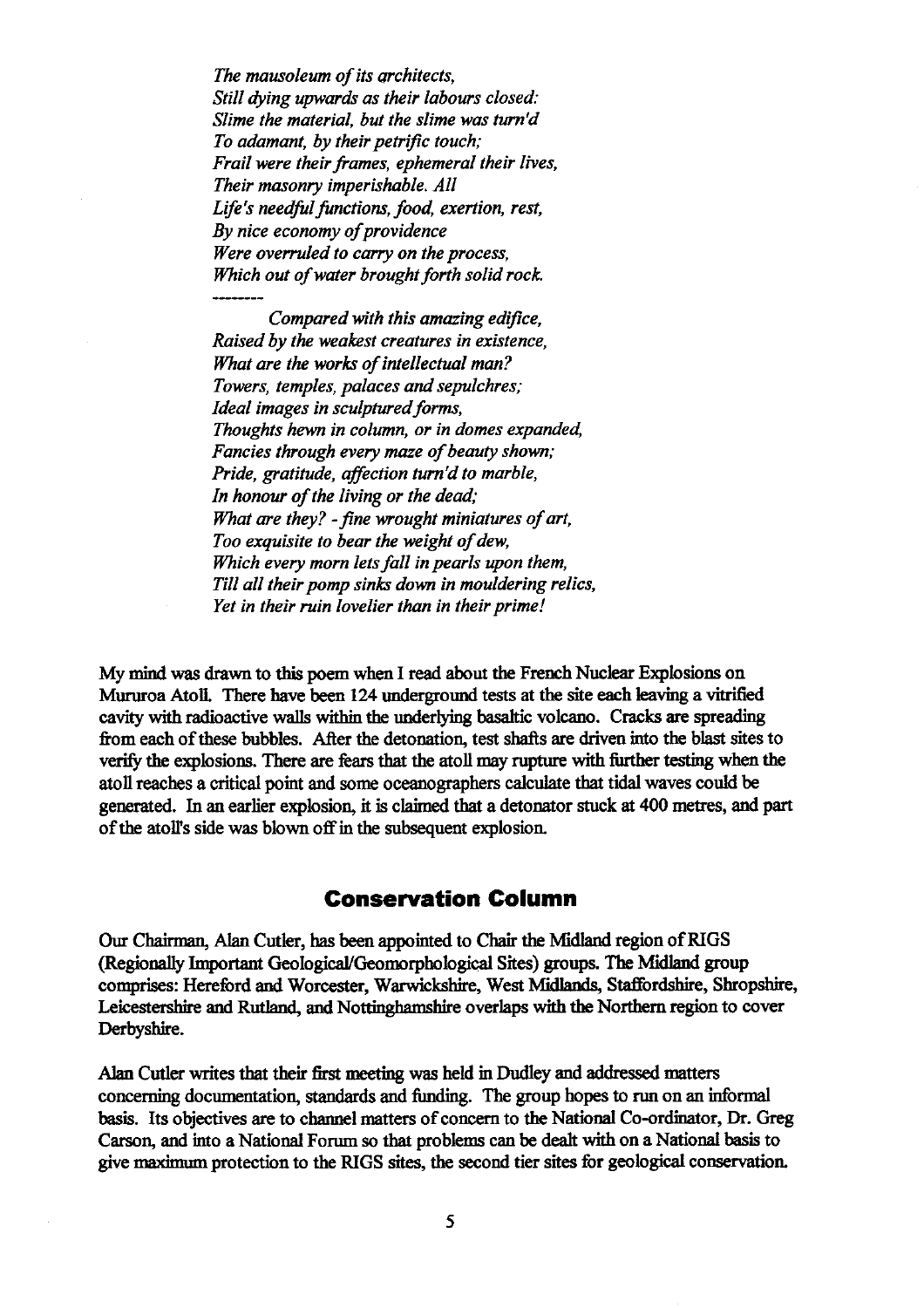Colin Reid and Alan Cutler have held meetings with interested bodies about the future of the Tansey Green site where early conifers are preserved in layers of volcanic ash in a clay pit. The Council wish to incorporate the site into the Barrowhill (Oak Farm area) open space. Geology will have a high profile in the plans for this area and a development strategy is in place and will be made available to developers. The fossils will be hard to preserve but discussions have been held with Redland Brick, the operators of the quarry, to see how the geological features can be preserved when quarrying ceases and yet be incorporated into the Councils plans. This very important site is located where the proposed Dudley by-pass runs directly over it.

## **Classes and Courses**

#### UNIVERSITY OF BIRMINGHAM - Day and evening classes.  $1.$

Details and Booking: School of Continuing Studies University of Birmingham Edgbaston Birmingham B15 2TT phone: (0121) 414 5606/7/8

(a) Saturday 11th November. Birmingham University Dayscbool 10.00 a.m. - 5.00 p.m. Volcanoes and earthquakes. Lecturers: Dr. R. Ixer and Dr. W. Gaskarth. At Lapworth Museum, School of Earth Sciences, University of Birmingham, Edgbaston, Birmingham. Fee £15 (concessions £10).

(b) Geology, structure and landscape in northern and western Britain. Lecturer: John Armitage. At Wolverhampton. 10 meetings, Tuesdays 7.30 -9.30 p.m. from 26th September. Fee £38 (£28 for concessions).

(c) Geology, minerals and man. Lecturer: John Armitage. At Stourbridge. 10 meetings, Tuesdays 7.30 - 9.30 p.m. from 9th January 1996. Fee £39 (£29 for concessions).

(d) Geology, minerals and man. Lecturer: John Armitage. At Wolverhampton. 10 meetings, Tuesdays 7.30 - 9.30 p.m. from 9th January 1996. Fee £39 (£29 for concessions).

(e) Geology of the British Isles. Lecturer: Susan Beale. At Winterboume, Birmingham University. 20 meetings including field trips. Thursdays 10.30 a.m. - 12.30 p.m. from 28th September 1995. Fee £76 (56 for concessions).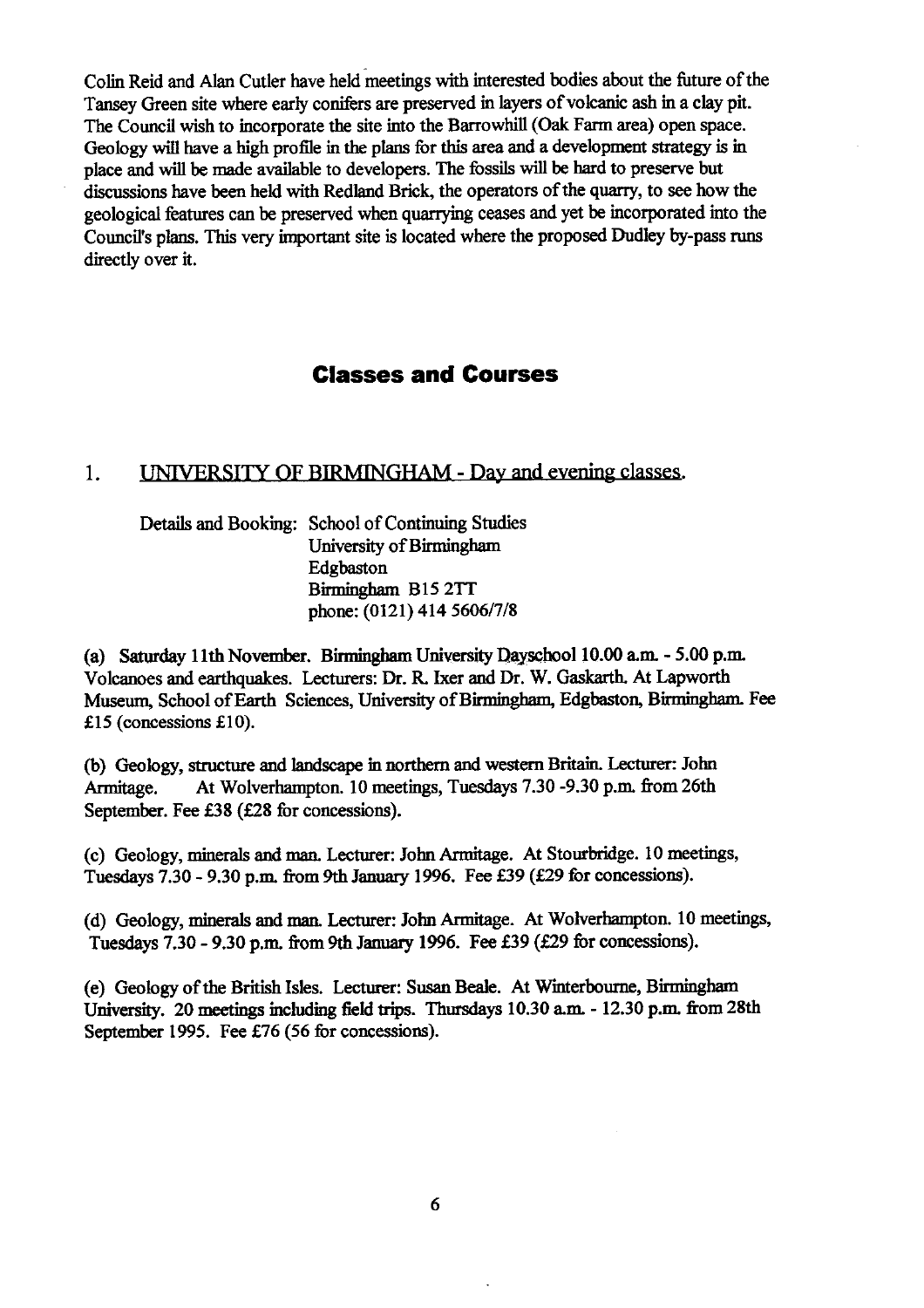#### UNIVERSITY OF BRISTOL - Residential study tours.  $\mathbf{1}$ .

Details and booking: University of Bristol Dept for Continuing Education 8 - 10 Berkeley Square Bristol BS8 1HH phone: (0117) 9287172

- (a) Geology in Tenerife. January 1996.<br>(b) Geology and scenery in Crete. April
- (b) Geology and scenery in Crete. April 1996.<br>
(c) Geology of Jersey. 13-17 May 1996
- 
- (c) Geology of Jersey. 13-17 May 1996<br>(d) Geology of the Derbyshire Peak Dist Geology of the Derbyshire Peak District around Castleton. Weekend 25-26 May 1996.
- (e) Granite and slate in north Cornwall. Weekend 8-9 June 1996.
- (f) Geology in north-west Scotland, based at Ullapool. 30 June 5 July 1996.
- (g) Geology and scenery of Santorini. 8-15 September 1996.

#### $3.$ **KEOLOGISTS ASSOCIATION - Overseas tours.**

These tours are planned to the theme of 'Geology is Fun' - not too heavy, plenty of the spectacular, with wildlife and history included; they use good hotels but schedules give plenty of time in the Great Outdoors.

Details and booking: Dr. Tony Waltham Civil Engineering Dept. Trent University Nottingham NG1 4BU phone: (0115) 941 8418 ext 2133

- (a) Alaska and the Yukon. 18th August 8th September 1996. 21 days. £2700. Visiting Inside Passage, Glacier Bay, Klondike, Denali, Kenai, Brooks Falls, Katmai etc.
- (b) Jordan and Syria. 6th 17th April 1997. 12 days £1450. Visiting Palmyra, Dead Sea, Wadi Rum, Petra etc.
- (c) Western USA. August 1997. 21 days £1750. Visiting Yellowstone, Canyonlands, Monument Valley etc.

## **Items in Brief**

- 1. Interested **in** Opals? **Paul is inundated with copies of Opal News which arrived** unsolicited from America!
- 2. The British Geological Survey are publishing a series called Popular Publications'. The first is entitled 'Discovering Geology, Fossil Focus: Ammonites'. Aimed at the general public and educational market, they claim it could be subtitled: All you ever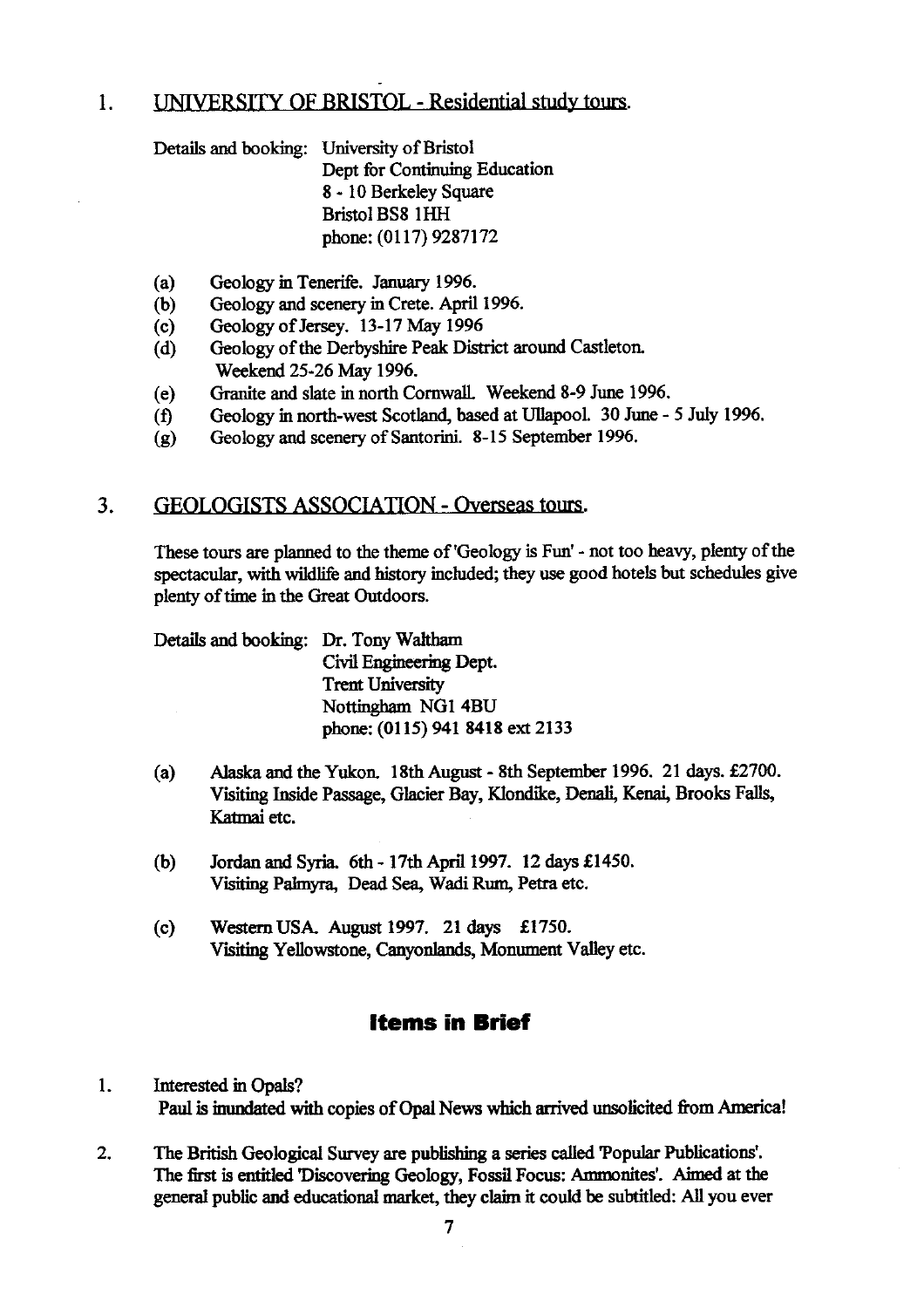wanted to know about ammonites: What are they? How did they live? How can they be used in Geology? They have an A3 format, on card, printed in colour, laminated and folded twice. Price £1.95 (postage and packing 50p) available from the Sales Desk, B.G.S. Keyworth, Nottingham NG12 *500.*

- 3. News from Dudley Museum. The Monsters of the Deep' exhibition has had 70,000 visitors and is being retained. The large Crinoid slab at the entrance to the geological gallery has been sent for preservation work. It will take two or three months for the conservation work on it to be completed.
- 4. Welcome to new member. John Clifford - Wolverhampton.

## **Editor**

48 Worcester Lane 16 St. Nicolas Sutton Coldfield Kings Norton Sutton Coldfield<br>B75 5NB

### **Secretary**

Kate Ashcroft<br>
48 Worcester Lane<br>
16 St. Nicolas Gardens Birmingham B38 8TW

Tel: 0121 308 6783 Tel: 0121 459 3603